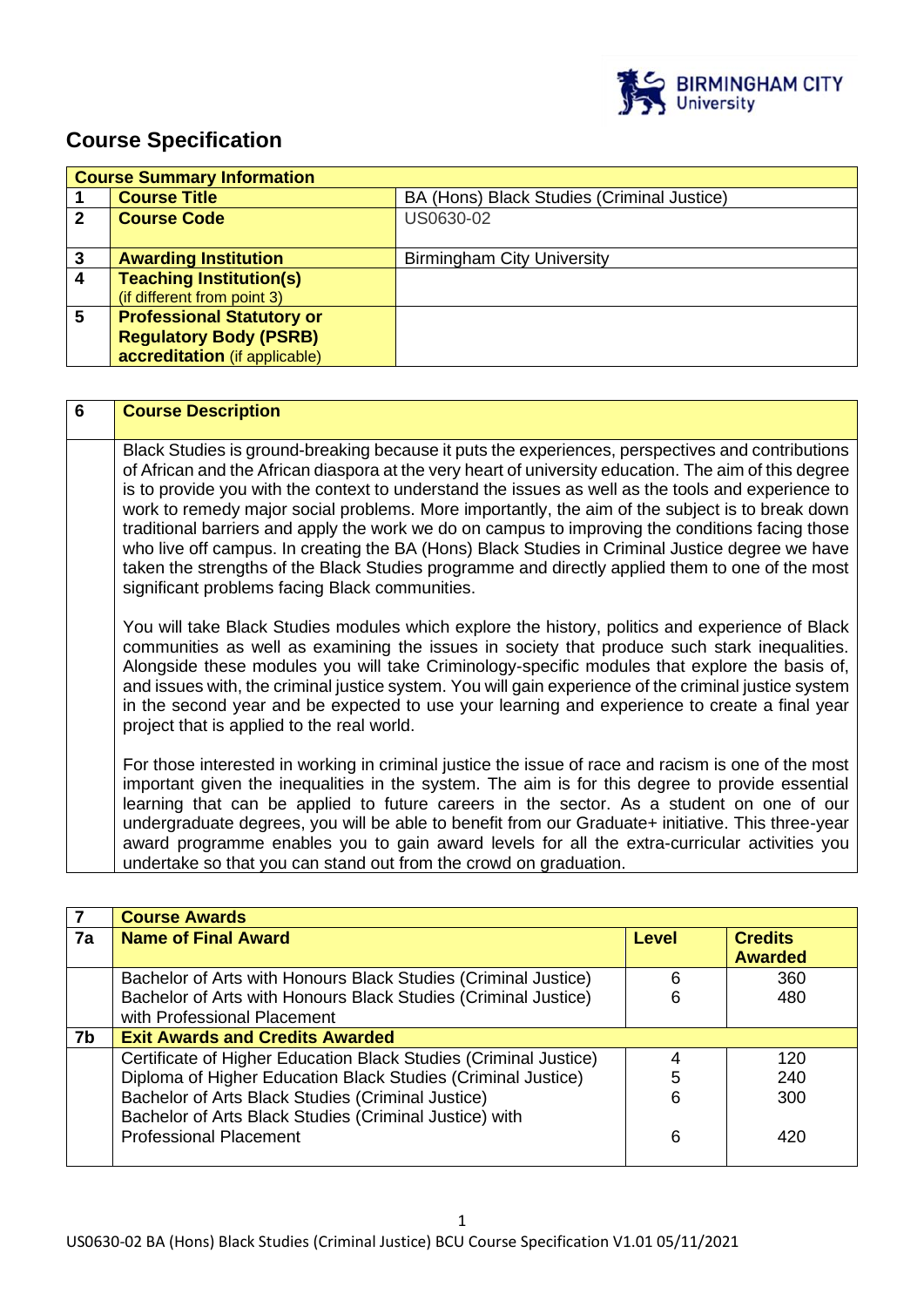

#### **8 Derogation from the University Regulations**  None

| 9                             | <b>Delivery Patterns</b> |                             |                          |            |
|-------------------------------|--------------------------|-----------------------------|--------------------------|------------|
| <b>Mode(s) of Study</b>       |                          | <b>Location(s) of Study</b> | <b>Duration of Study</b> | Code(s)    |
| Full Time                     |                          | <b>City Centre</b>          | 3 years                  | US0630-02  |
| Part Time                     |                          | <b>City Centre</b>          | 5 years                  | US0864-02  |
| Full Time with                |                          | City Centre (and            | 4 years                  | US01411-02 |
| <b>Professional Placement</b> |                          | placement provider)         |                          |            |
| Year                          |                          |                             |                          |            |

## **10 Entry Requirements**

The admission requirements for this course are stated on the course page of the BCU website at [https://www.bcu.ac.uk/,](https://www.bcu.ac.uk/) or may be found by searching for the course entry profile located on the UCAS [website.](https://www.ucas.com/)

| 11 | <b>Course Aims</b>                                                                                                                               |
|----|--------------------------------------------------------------------------------------------------------------------------------------------------|
|    | To provide you with critical perspectives on society, developed from Black perspectives from<br>$\bullet$<br>across the African Diaspora.        |
|    | To engage you in a discussion of the histories and politics of Black communities in the UK<br>$\bullet$<br>and abroad.                           |
|    | To enable you to apply a range of theories to the understanding social life.<br>٠                                                                |
|    | To equip you with Black Studies skills so that they can apply in communities of practice.<br>$\bullet$                                           |
|    | To offer you international experiences through exchanges with universities abroad.<br>٠                                                          |
|    | To provide you with opportunities to construct a meaningful and relevant individual<br>$\bullet$<br>programme of study.                          |
|    | To encourage the incorporation of your individual interests and original research into the<br>$\bullet$<br>programme of study and assessed work. |
|    | To facilitate a learning environment that develops transferable skills which will enhance<br>$\bullet$<br>academic and career prospects.         |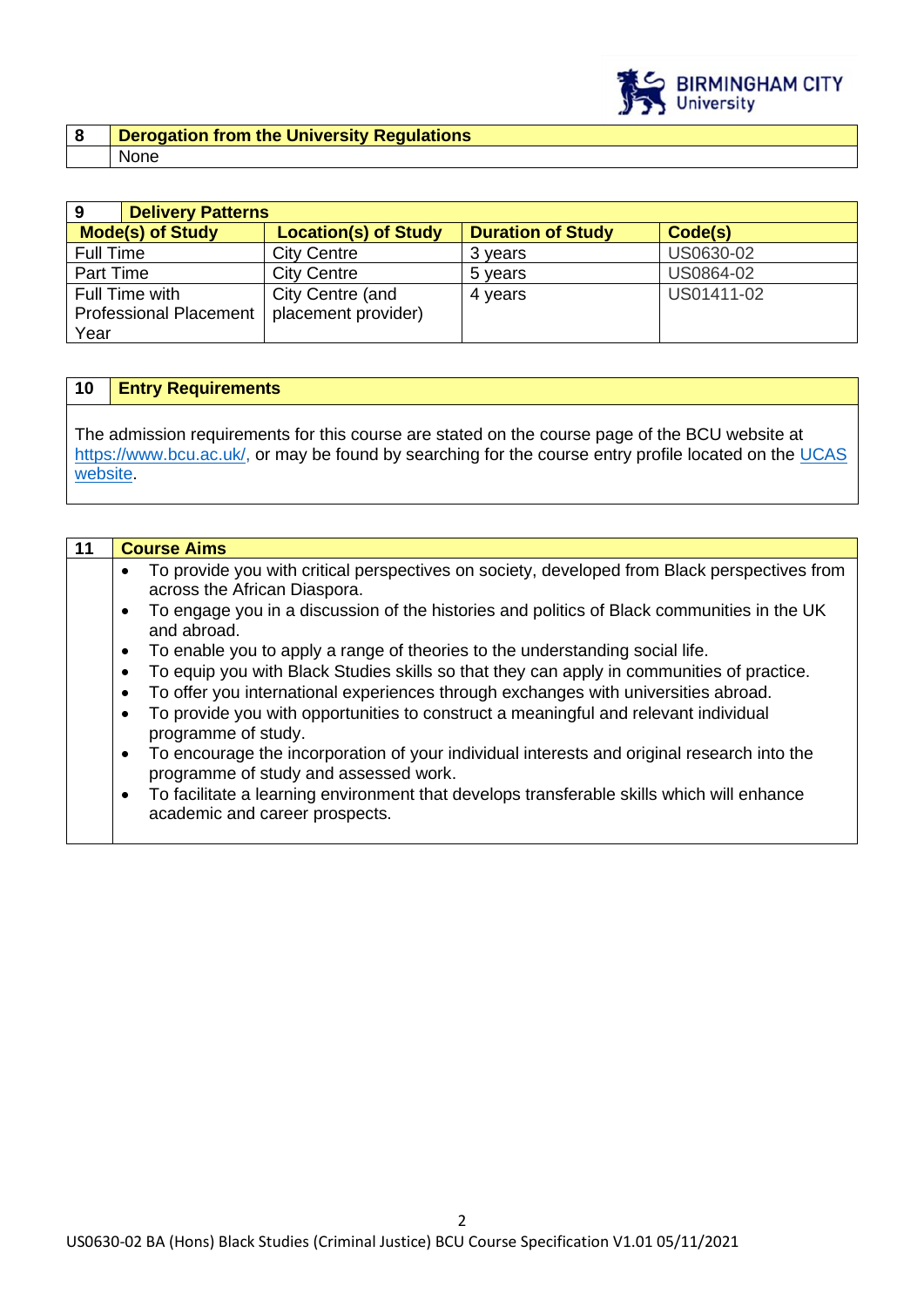

| 12                      | <b>Course Learning Outcomes</b>                                                                                                                                                                                                                                                                                                                    |  |
|-------------------------|----------------------------------------------------------------------------------------------------------------------------------------------------------------------------------------------------------------------------------------------------------------------------------------------------------------------------------------------------|--|
|                         | Upon completion of the course, you will be able to:                                                                                                                                                                                                                                                                                                |  |
| $\mathbf 1$             | Apply a range of theories to the understanding social life.                                                                                                                                                                                                                                                                                        |  |
| $\overline{2}$          | Discuss the histories and politics of Black communities in the UK and abroad.                                                                                                                                                                                                                                                                      |  |
| $\overline{3}$          | Understand that the ethics and values of Black Studies are decolonial, democratic, intersectional<br>and inclusive of perspectives on gender, sexuality, disability and social class                                                                                                                                                               |  |
| $\overline{\mathbf{4}}$ | Identify information needs, and systematically gather, analyse and interpret ideas and concepts<br>in relation to Black Studies approaches.                                                                                                                                                                                                        |  |
| 5                       | Be a socially, critically and intellectually engaged citizen, driven by a desire for high<br>achievement and success by having the skills to work independently and in partnership to<br>develop original research that impacts communities of practice.                                                                                           |  |
| 6                       | Critically understand the criminal justice system and how to positively impact the criminal justice<br>system in terms of racial inequalities.                                                                                                                                                                                                     |  |
| $\overline{7}$          | Apply the methods and knowledge of Black Studies to working in partnership with community<br>stakeholders.                                                                                                                                                                                                                                         |  |
| 8                       | Systematically and critically apply extensive and comparative knowledge of the experiences,<br>contributions and perspectives of Africa and the African Diaspora; with a rigorous understanding<br>of the Black Studies discipline appreciating the complexity of the subject.                                                                     |  |
| 9                       | Apply subject-related and transferable skills in contexts of a professional or equivalent nature<br>where there is a requirement for the exercise of personal responsibility and initiative; decision-<br>making in complex and unpredictable contexts and the ability to undertake further developments<br>of a professional or equivalent nature |  |
| 10                      | Communicate the results of your studies and other work accurately and reliably using the full<br>repertoire of the principal concepts and constructs of the subject                                                                                                                                                                                |  |

| 13                      | <b>Level Learning Outcomes</b>                                                                      |
|-------------------------|-----------------------------------------------------------------------------------------------------|
|                         | Upon completion of Level 4/ the Certificate of Higher Education, you will be able to:               |
| $\mathbf 1$             | Apply a range of theories to the understanding social life                                          |
| $\mathbf{2}$            | Discuss the histories and politics of Black communities in the UK and abroad.                       |
| $\overline{3}$          | Understand that the ethics and values of Black Studies are decolonial, democratic, intersectional   |
|                         | and inclusive of perspectives on gender, sexuality, disability and social class.                    |
|                         | Upon completion of Level 5 / the Diploma of Higher Education, you will be able to:                  |
| $\overline{\mathbf{4}}$ | Identify information needs, and systematically gather, analyse and interpret ideas and concepts     |
|                         | in relation to Black Studies approaches.                                                            |
| 5                       | Be a socially, critically and intellectually engaged citizen, driven by a desire for high           |
|                         | achievement and success by having the skills to work independently and in partnership to            |
|                         | develop original research that impacts communities of practice.                                     |
| 6                       | Critically understand the criminal justice system and how to positively impact the criminal justice |
|                         | system in terms of racial inequalities.                                                             |
| $\overline{7}$          | Apply the methods and knowledge of Black Studies to working in partnership with community           |
|                         | stakeholders.                                                                                       |
|                         | Upon completion of 60 credits at Level 6 / the Bachelors Degree, you will be able to:               |
| 8                       | Systematically and critically apply extensive and comparative knowledge of the experiences,         |
|                         | contributions and perspectives of Africa and the African Diaspora; with a rigorous understanding    |
|                         | of the Black Studies discipline appreciating the complexity of the subject.                         |
| 9                       | Apply subject-related and transferable skills in contexts of a professional or equivalent nature    |
|                         | where there is a requirement for the exercise of personal responsibility and initiative; decision-  |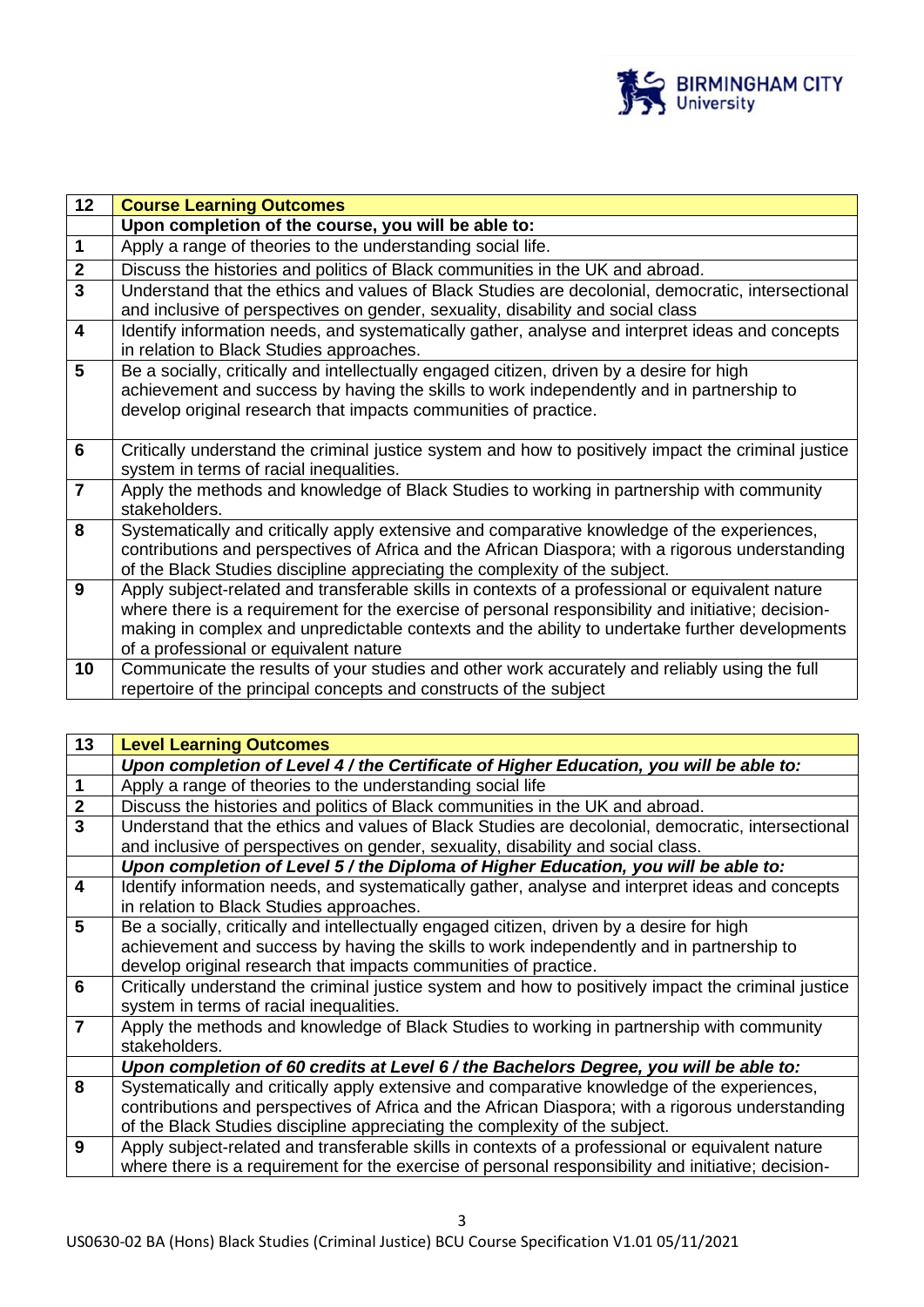

|    | making in complex and unpredictable contexts and the ability to undertake further developments |
|----|------------------------------------------------------------------------------------------------|
|    | of a professional or equivalent nature                                                         |
| 10 | Communicate the results of your studies and other work accurately and reliably using the full  |
|    | repertoire of the principal concepts and constructs of the subject                             |

| 14 | <b>Course Learning, Teaching and Assessment Strategy</b>                                                                                                                                                                                                                                                       |
|----|----------------------------------------------------------------------------------------------------------------------------------------------------------------------------------------------------------------------------------------------------------------------------------------------------------------|
|    | The Learning, Teaching and Assessment strategy on this programme, in line with the                                                                                                                                                                                                                             |
|    | University's Learning and Teaching Principles, is driven by the following concerns:                                                                                                                                                                                                                            |
|    | To ensure that you graduate with in-depth Black Studies knowledge and a broad range of<br>academic, personal, and professional skills                                                                                                                                                                          |
|    | To encourage you to develop a passion for lifelong learning, a thirst for knowledge, and<br>$\bullet$<br>an attitude driven by high achievement and excellence                                                                                                                                                 |
|    | To encourage engaged and deep - rather than passive and surface-level -learning<br>$\bullet$                                                                                                                                                                                                                   |
|    | To facilitate your becoming an independent learner engaged in a range of pre-, and post-<br>$\bullet$<br>, sessional tasks outside the classroom, such as reading, research, collaborative work,<br>and practical experience                                                                                   |
|    | To provide formative learning activities to aid understanding, confidence building and<br>$\bullet$<br>provide valuable feedback opportunities to support continuous development                                                                                                                               |
|    | To develop forms of assessment that are positive learning and developmental<br>experiences rather than simply a 'means to an end'                                                                                                                                                                              |
|    | To provide a supportive environment for the transition to university-level study, and for<br>transition from level 4 through to level 6                                                                                                                                                                        |
|    | To ensure that taught sessions have clear objectives and relate to module and<br>$\bullet$                                                                                                                                                                                                                     |
|    | programme-level outcomes along with summative assessments                                                                                                                                                                                                                                                      |
|    | To ensure that summative assessments are aligned with the programme and module<br>$\bullet$<br>learning outcomes as well as the learning and teaching experiences                                                                                                                                              |
|    | To make sure you are aware of the ways in which teaching sessions and assessment link<br>$\bullet$<br>to the wider module and programme-level expectations and learning outcomes                                                                                                                               |
|    | To encourage you to maximise the opportunities, and the programme and university-level<br>support, in relation to assessment feedback and continuous development                                                                                                                                               |
|    | To give you the opportunity to provide modular and programme-level feedback to staff to<br>$\bullet$<br>improve student learning                                                                                                                                                                               |
|    | To enable you to understand the discipline of sociology as not only theoretically informed<br>but also evidence-based, relevant, professionally focused and applied                                                                                                                                            |
|    | To explore, and challenge, a range of conceptions and misconceptions about social life<br>generated through interactions with peers, professionals, literature, media and personal<br>experiences                                                                                                              |
|    | To encourage you to critically reflect on how society as a whole is structured and<br>organised, and also on the social experiences of others as well as your own knowledge<br>and social experiences                                                                                                          |
|    | To ensure you acquire, and are aware of, the diverse transferable skills embedded in the<br>$\bullet$<br>programme curriculum, e.g. oral and written communication, research and presentation<br>skills, and professional skills                                                                               |
|    | To provide a broad and diverse range of teaching and assessment methods, including<br>$\bullet$<br>innovative use of the $VLE$ – such as discussion fora, quizzes, blogs, wikis – to ensure not<br>only that the above aims are met, but also to appeal to various learning styles and<br>teaching preferences |
|    |                                                                                                                                                                                                                                                                                                                |
|    | <b>Learning and Teaching Methods</b><br>The course team employ a wide variety of learning and teaching methods to ensure that you are                                                                                                                                                                          |
|    | exposed to a broad range of learning styles and that you get the opportunity to learn in ways<br>which play to your particular strengths and preferences. Past teaching experience - and                                                                                                                       |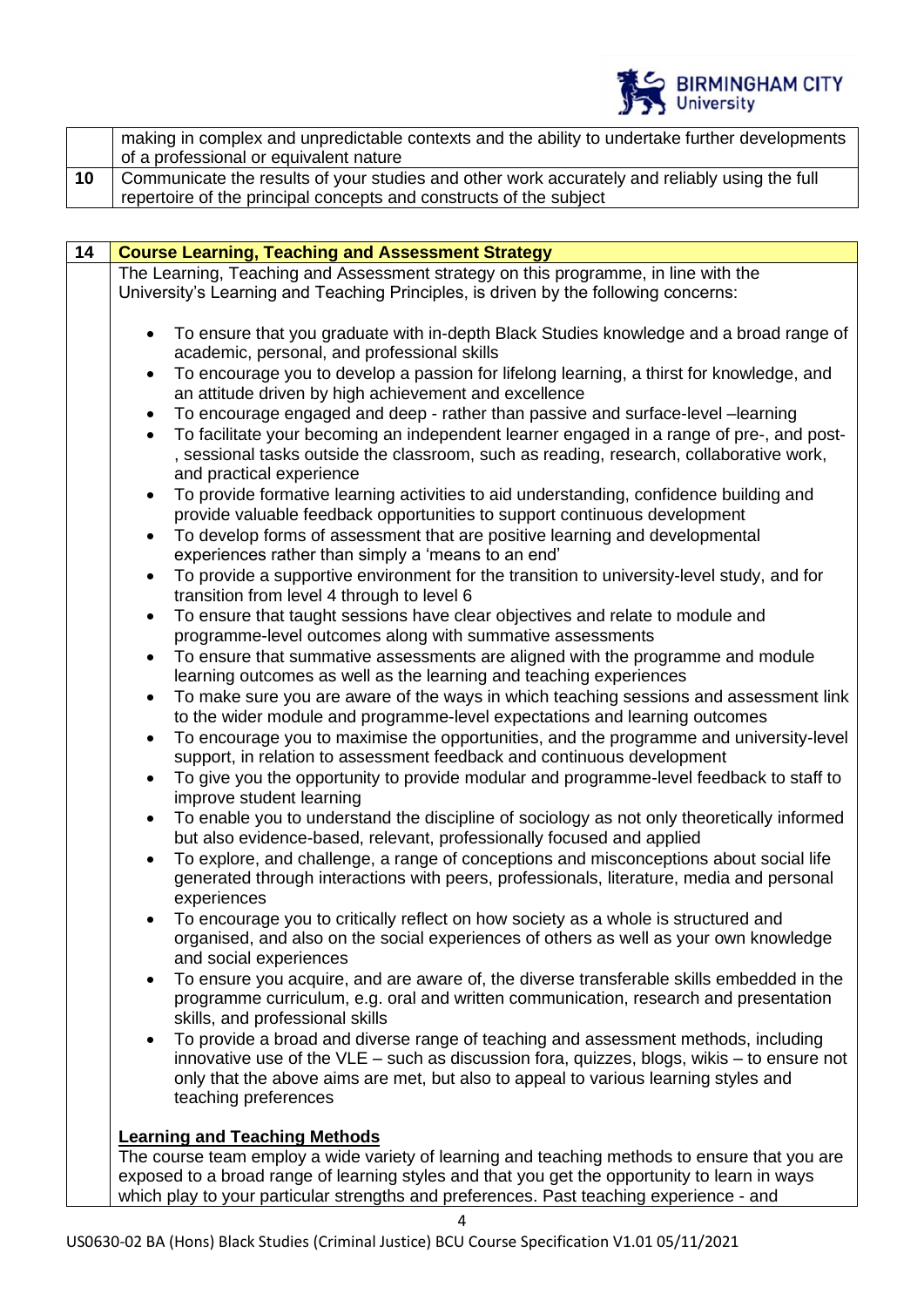

educational research - suggests that different students prefer, and respond to, different teaching and learning styles, e.g., some prefer lectures and seminars, whilst others prefer workshops or student-led sessions, VLE etc.

However, all of these different learning and teaching methods share the common aim of encouraging engaged, independent, and deep learners who are highly successful, knowledgeable, critical, and reflective, and who can demonstrate a range of relevant skills. To this end, the programme promotes an 'active' approach to learning facilitated through group work, focussed practical tasks, live projects, and discussion and feedback.

You will be encouraged to engage in pre-sessional tasks for each module - such as reading, research, collaborative work, interactive learning, online materials, and video lectures – so that face-to-face contact time can then be used more productively and can concentrate on the critical and reflective discussion of the key issues and debates raised. This also engages you as a partner in learning, requiring you to fully engage with the content, and encouraging you to engage in wider reading and research to develop your knowledge and skills.

Each of the following learning and teaching methods ensure that you have clear objectives and relate to module and programme-level learning outcomes along with the formative and summative assessments. You will also made aware of the ways in which these teaching sessions link to the wider module and programme-level expectations and learning outcomes.

**Lectures**: The programme team use lectures to provide a structured, in-depth overview of a given topic, summarise the key arguments and debates, stimulate thought, and provide a series of points for further debate and discussion. You develop and expand on this knowledge through seminar discussions and activities, tutorials, and pre-/post-sessional reading and research. Although lectures have often been criticised for encouraging a passive learning experience, our lectures remain an important educational tool, are delivered in an engaging and enthusiastic manner, and encourage interaction and independent thought through the use of interesting examples and innovative VLE techniques. Lectures develop a range of skills including active listening skills, note-taking and summarising skills, and the ability to retain and review information.

**Seminars**: The programme team use seminars as a teaching session for a group of up to 30 students and here we usually build upon the information from a lecture and/or from pre-sessional reading and other activities. It is usually planned and led by a tutor and could involve group discussions and debates, practical examples, student presentations, exercises, analysis of visual materials, amongst many other activities. Seminars are an opportunity to develop more indepth knowledge, to practice academic skills, and to work through difficult ideas and examples to ensure you have a thorough grasp of that week's topic and relevant skills. Individual and group presentations, or student-led sessions, are often encouraged in seminars and are an excellent way of developing communicative skills and personal confidence.

**Workshops**: These are often used by the team when the content of the module best suits a mixture of lecture-style information and seminar discussion. The groups are usually slightly larger than seminars but much smaller than lectures, and the tutor normally spends small parts of the session communicating important information which is then interspersed with individual and group-based activities to ensure a good, working knowledge of that week's topic.

**Tutorials**: The programme team also often use formal and informal tutorials with individual students or small groups to enable the development of a deeper understanding of the key topics and to allow for detailed feedback on the knowledge and skills acquired.

**Independent collaborative study:** alongside the methods used above, and often integrated as part of the module, are opportunities to engage with fellow students in a range of tasks including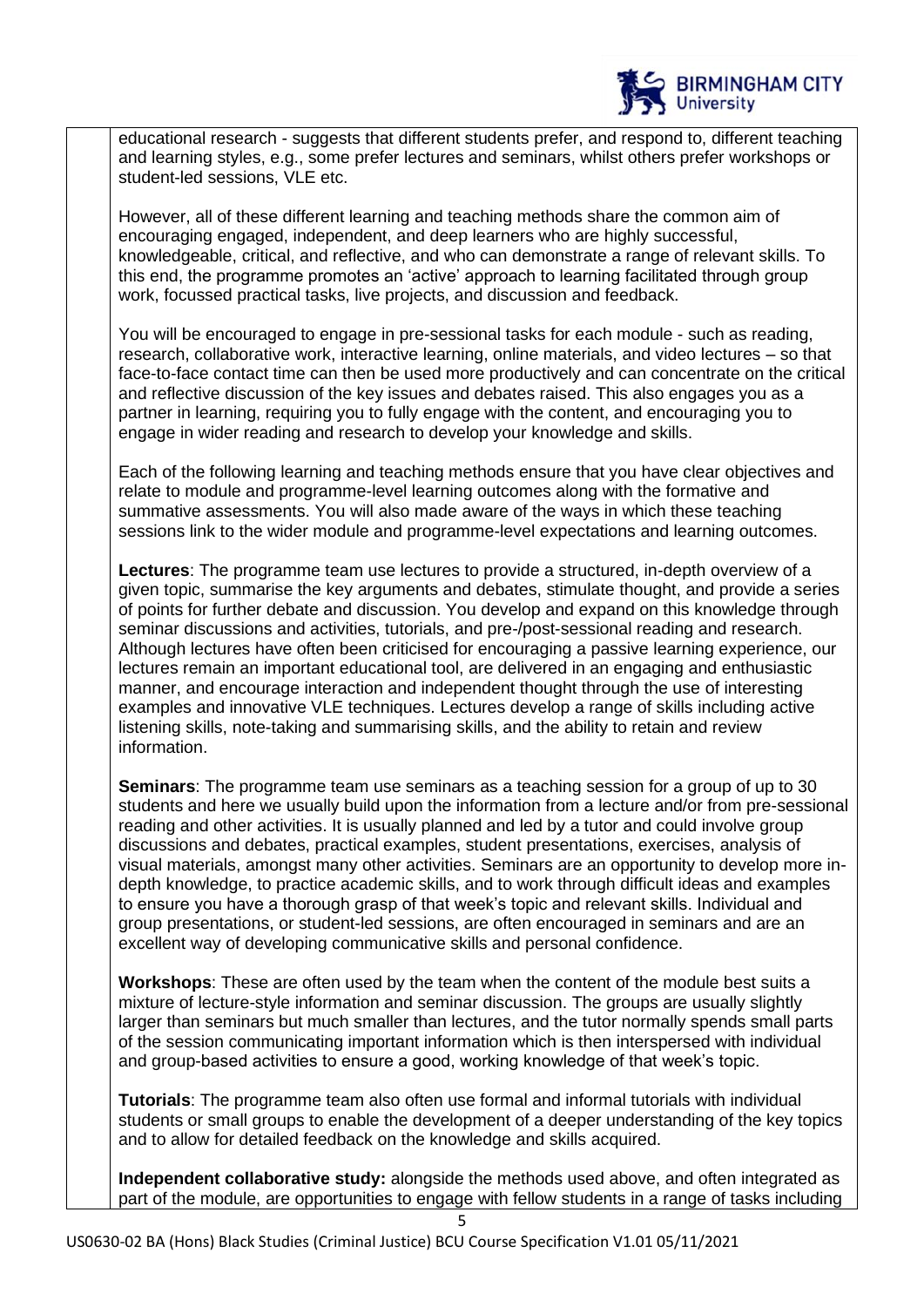

the preparation of student-led seminars, research projects, presentations, amongst many other activities. Collaborative work provides you with a range of skills, including creative problemsolving, team-work skills, leadership capacities, and the ability to time manage.

**Independent individual study:** also, alongside the methods used above, and often integrated as part of the module, are opportunities to engage in a range of individual and independent tasks which can also include the preparation of student-led seminars, research projects, presentations, amongst many other activities. Independent work, in the form of presentation, projects and other assessment, provides you with a range of personal, academic and practical skills, including research skills, problem-solving, analysis and evaluation, and the ability to time manage.

**Virtual Learning Environment:** the programme team are also committed to blended learning and to the independent use of web-based platforms, particularly Moodle, for educational purposes. VLE supplements our other teaching methods but is also encouraged as a means for further learner engagement (through links to further reading, documentaries and other resources), for communication and collaboration (through student fora and web-based assessment), and also helps you to develop your technological skills. You will be able to access Moodle, the University's e-learning system, in order to receive online support, information about module and course developments and module-specific resources.

All of our learning and teaching methods place the notion of applied knowledge at their heart, and this is particularly apparent in the field-based work at Level 4 which is then complemented by core modules at Levels 4 and 5 which focus on the development of research skills and the analysis of sociological research. Our Level 4 module 'Researching Social Life' not only provides you with a range of introductory-level research knowledge and skills prior to other research-led modules at Levels 5 and 6, but also provides you with a series of academic and employability skills taught on the module by the programme team in collaboration with colleagues from the Centre for Academic Success and the Centre for Enhanced Learning and Teaching. The emphasis on research skills, and on independent study, culminates in the final year with the 'Black Studies Project', which allows you to do your own original research in the form of an engaged research project in collaboration with a public, private or voluntary sector, not-for-profit organisation.

Module feedback opportunities: you are considered a partner in the learning process and are therefore provided with regular opportunities, both formally and informally, to provide feedback to the module tutors and programme team about our learning and teaching methods to ensure your continued improvement and success.

**Additional learning opportunities**: in addition to the lectures, workshops and seminars in innovative teaching spaces, complemented by a range of VLEs, you are also given the opportunity, and actively encouraged, to:

- Engage in study-based and practical field trips to supplement your learning
- Study abroad with one of our ERASMUS partner institutions or with one of our international links
- Maximise work placement opportunities with one of our many links with local voluntary, statutory and commercial organisations. Work placements will be available as either an optional module in semester 2 of Level 5, or as a year-long placement at the end of Level 5

**Induction & Transition:** An induction programme is provided at the start of the programme to orient new you into university-level study, and also to ensure that you have the essential information along with a supportive environment in which you can develop your knowledge and skills. There is also a transition programme for you at the end, and at the beginning, of each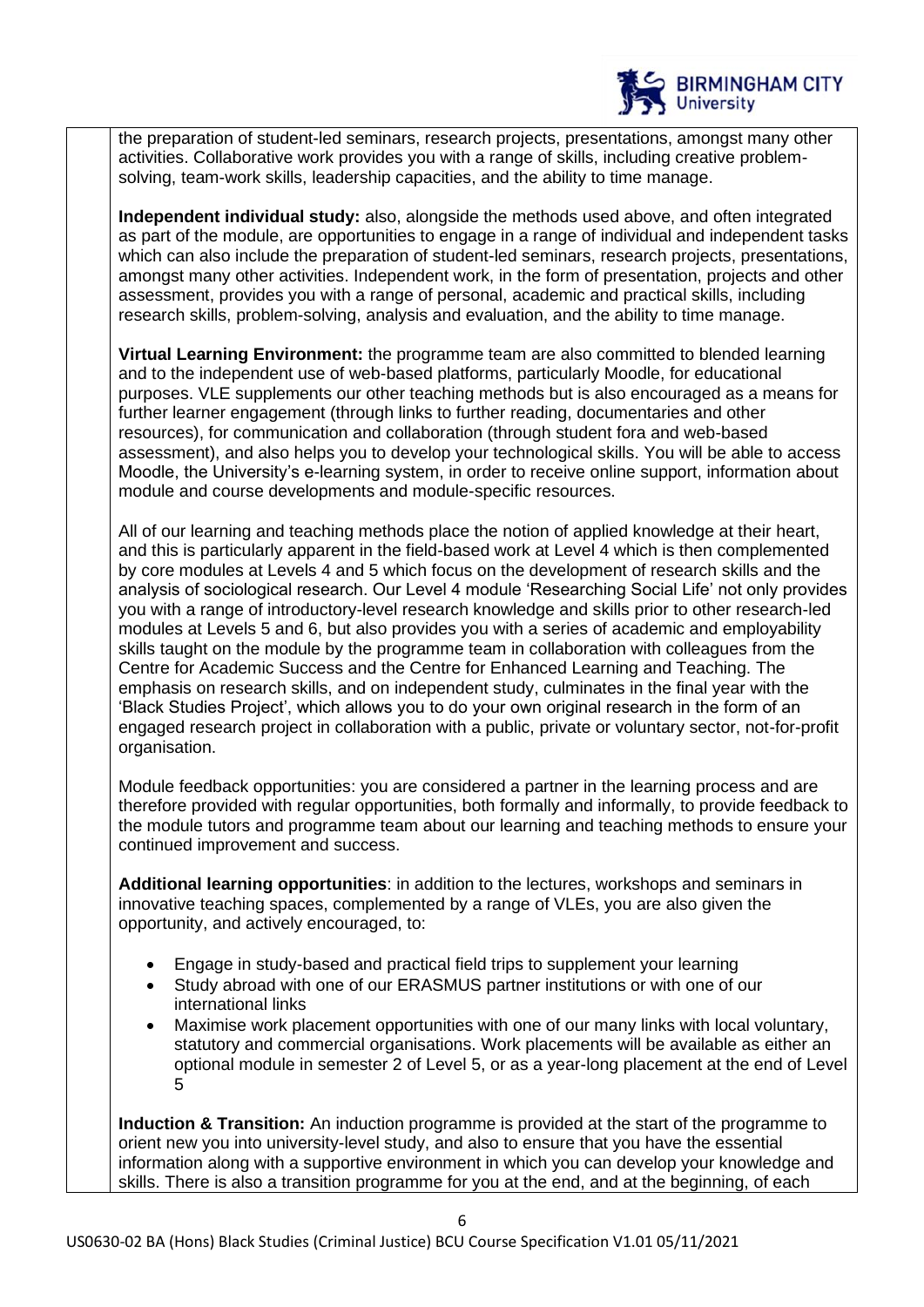

level of study to ensure that you are not only given essential information about your studies, but also to provide the opportunity to reflect upon the knowledge and skills acquired so far and on any future actions required for high achievement and success. During induction and transition, you are encouraged to engage with your Personal and Year tutors for additional study, assessment, and personal advice, along with the Careers service, other Student Services, and specialist Support Tutors from the Centre for Academic Success to gain assistance and support for learning skills.

## **Range of Assessments & Formative Learning**

In addition to the wide variety of learning and teaching methods employed by the programme team, we also utilise a broad range of diverse formative and summative assessment methods to ensure that you acquire the relevant academic and transferable/employability skills required to succeed both inside and beyond the university. As is the case with teaching styles, different students prefer, and respond to, different assessment methods, e.g., with some preferring coursework over exams, and vice versa, and others excelling in assessments that emphasise oral over written communication, collaborative over individual work etc.

Our assessment methods, as with our learning and teaching methods, also share the common aim of encouraging engaged, independent, and deep learners who are highly successful, knowledgeable, critical and reflective, and who can demonstrate a range of relevant skills. We are committed to the idea that assessment should not be seen as simply a 'means to an end' but should be a positive learning and developmental experience in itself. It should be useful to you and give you ample opportunity to demonstrate your learning.

Each of the following assessment methods, both formative and summative, ensure that you have clear objectives and relate to the teaching sessions as well as the module and programmelevel learning outcomes. You are also made aware of the ways in which these assessment methods link to the wider module and programme-level expectations and learning outcomes.

*Formative Learning*: Formative learning opportunities are crucial to building confidence, understanding and a partnership approach to the learning experience, and to support you in your continuous development. They provide you with the opportunity to develop your knowledge and skills, and to get important forms of individual or collective qualitative feedback, prior to submitting a summative assessment. It clarifies to you what the expected standards are, encourages dialogue as well as self-assessment, and helps both the tutor and you to know what additional support is needed. Formative assessment occurs in various ways throughout the programme and involves feedback from peers and tutors alongside individual reflection. Feedback on work in progress is available prior to the submission of summative assessments. It will differ from module to module but involves an opportunity to measure and reflect upon progress to date, and to seek the required support and develop the skills needed to succeed.

In addition to formative feedback, each module provides learning and teaching sessions on assessment and revision prior to summative assessments.

*Summative Assessment*: A range of summative assessment methods are employed involving both individual and group assignments; coursework assignments, oral presentations and practical project work, and examinations. The course also employs online assessments for some of its modules. Summative assessment methods for all modules are identified in the course handbook, in the module guides, and on the module Moodle site. The assessment method for each module, along with the assessment details and criteria, are also specified in an assignment brief. These are clearly linked to the programme and module-level learning outcomes and the level-specific assessment criteria.

Each of the following assessment methods are ones that the team use to not only assess the level of knowledge and understanding acquired on each of the modules, but also to assess a range of academic and transferable skills required of sociology graduates.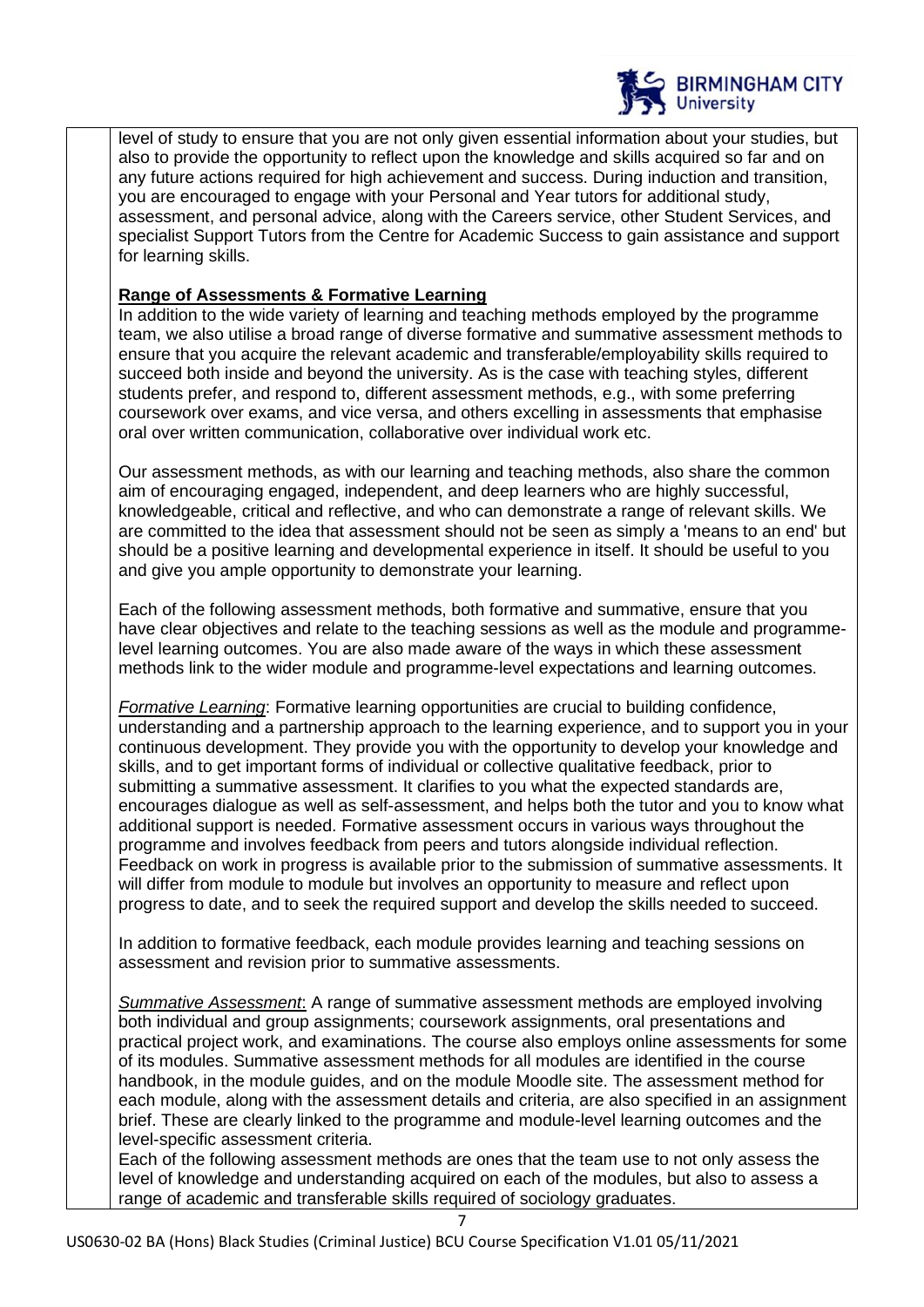

*Essays*: this is an important element of university-level assessment used by the programme team, but only one of many. It requires, and demonstrates, the following skills: structured writing with clarity and precision, the ability to analyse and interpret information and arguments, critical thinking, independent analysis and judgement, research skills, planning, the ability to structure and organise an argument.

Presentations: the programme team use presentations, both individual and group-based, to assess the following skills: oral communication, time management, independence, collaborative team-work, technological skills, analytical research skills, gathering info (and appropriate sources), the ability to analyse and interpret complex information.

*Examinations:* although examinations are often criticised for not being applicable outside of educational institutions, the programme team continue to use them on some modules as they clearly demonstrate the following: the ability to recall and organise information, time management and planning, the ability to work well under pressure, independent and analytical thought and judgement rather than passively regurgitating immediately available information, clear writing skills, critical thought.

*Project (& multi-media) work:* there is some element of project work, both independent and collaborative, required at each level of the programme; however, it is a particular focus in the final year with the 'Black Studies Project', which allows you to do your own original research in the form of an engaged research project in collaboration with a public, private or voluntary sector, not-for-profit organisation. Different projects, at each level, require different skills, but all involve the following: structured writing with clarity and precision, the ability to analyse and interpret information and arguments, critical thinking, original and independent analysis and judgement, in-depth research skills, time management and planning, the ability to structure and organise an argument.

*Reflective assessments:* all of the above forms of assessment involve some level of reflective work. Assessment particularly focuses on the following skills: thoughtful and insightful selfreflection, the ability to identify areas for social and personal development, the ability to apply theoretical ideas to oneself and one's personal and social experiences to date.

The programme team seek to ensure that these assessment methods not only encourage a wide range of knowledge and skills and encourage you to become both independent and engaged deep-level learners, but are sensitive to the knowledge and skills that you are expected to be able to evidence at the different levels of your programme (i.e., Levels 4, 5 and 6). Assessment, and learning outcomes, at level 4 require less advanced knowledge and skills from you than those at levels 5 and 6, and level 5 requires less than level 6 etc. These later levels develop you' knowledge and skills and encourage increased specialism, further independence, and deeper skills and knowledge.

## **Feedback, Feedforward and Continuous learning**

The programme team encourage you to maximise the opportunities, and the programme and university-level support, in relation to formative learning, summative assessment feedback, and continuous development. Feedback and feedforward opportunities take many forms – e.g., formative learning and summative feedback at the individual level, but also group and peerbased feedback. Tutors ensure through written and oral feedback and feedforward on essays, exams, presentations, projects etc, that you are aware of what you are doing well, what you need to improve on, how you can do it, and what extra feedback and support is available.

You are encouraged not only to get further feedback, in addition to written feedback, on an individual and group level from module tutors, but also to take on board any issues in previous formative/summative assessments for this and other modules. You are then encouraged to look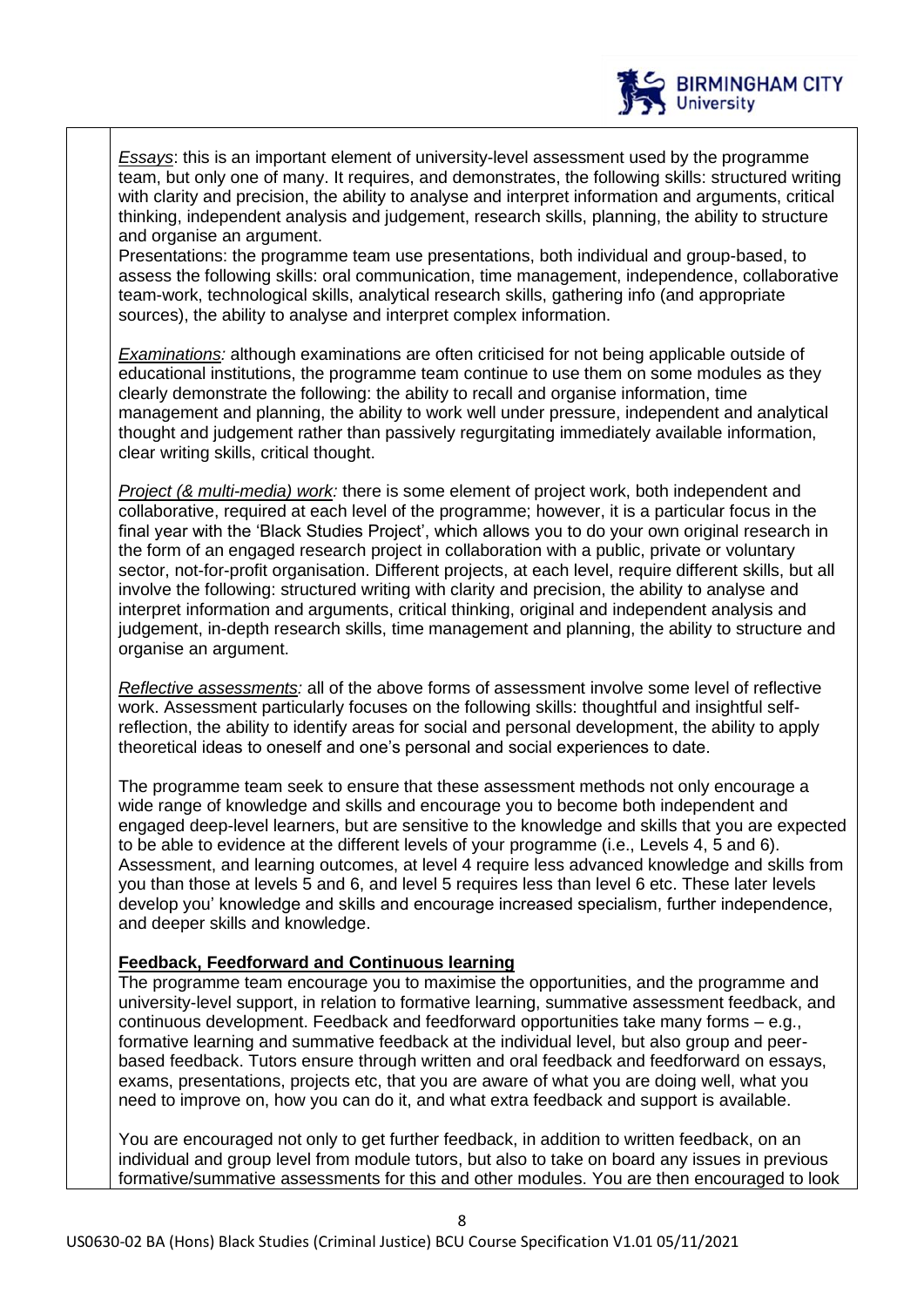

at your wider learning needs, across all modules, with your personal tutor and to identify any additional support from the Centre for Academic Success.

#### **Learning Partnership**

The staff team seeks to create an open and inclusive culture of learning where staff and you jointly contribute to the pursuit of learning.

To succeed in your studies, you are expected to adopt the highest standards of professionalism and integrity, both in relation to your studies and in your dealings with the people connected with your study environment. There is a direct correlation between the amount of effort that you put into your studies and what you get out of it. To this end, we expect all you to:

- Engage fully with your learning activities.
- Attend all timetabled sessions and attend punctually.
- Prepare fully for all classes.
- Participate fully in class (whether by way of listening attentively to the tutor or fellow students, contributing orally to class discussions, or undertaking any other task required) and to allow others to do so.
- Take responsibility for your own learning in partnership with us.
- Engage fully in all formative and summative assessments, submit work on time, and make the most of assessment feedback and the wider academic support available.
- Help to maintain an academic atmosphere which is conducive to learning for all.
- Consult your student handbook and the subject information on Moodle.
- Regularly check the announcements and course materials on Moodle and in your email folder.
- Treat all you and staff (both academic and administrative) with courtesy and respect, both inside and outside class.
- Communicate politely, whether via e-mail or otherwise.
- advise us about any circumstances or needs that might affect your ability to fully participate in all aspects of university life.
- Be tolerant of the views expressed by tutors or you provided that they are not sexist, racist or otherwise inappropriate, and observe the University's policy in relation to equality as set out on the University Website.
- Treat others as you would expect them to treat you.

## **15 Course Requirements**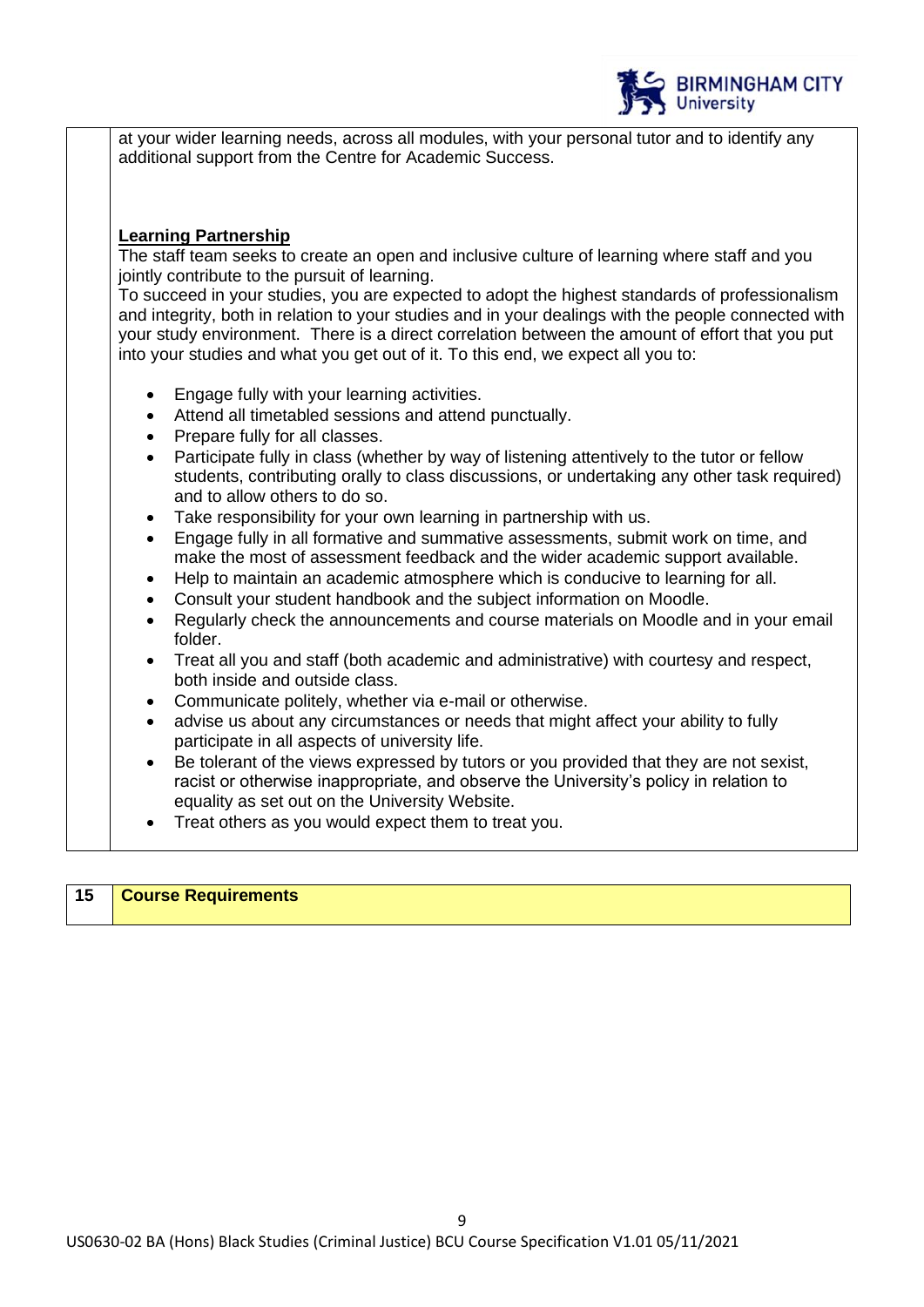

## **15a Level 4:**

*In order to complete this course, you must successfully complete all the following CORE modules (totalling 120 credits):*

| <b>Module Code</b> | <b>Module Name</b>                             | <b>Credit Value</b> |
|--------------------|------------------------------------------------|---------------------|
| SOC4030            | <b>Introduction to Black Studies</b>           | 20                  |
| SOC4027            | <b>Black Intellectual Thought</b>              | 20                  |
| SOC4026            | <b>City Community Culture</b>                  | 20                  |
| CRI40XX            | <b>Crime, Punishment and Society</b>           | 20                  |
| <b>SOC4029</b>     | <b>State and Societies</b>                     | 20                  |
| SOC4031            | <b>Researching Black Lives and Experiences</b> | 20                  |

## **Level 5:**

*In order to complete this course, you must successfully complete all the following CORE modules (totalling 100 credits):*

| <b>Module Code</b> | <b>Module Name</b>              | <b>Credit Value</b> |
|--------------------|---------------------------------|---------------------|
| SOC5054            | <b>Black Political Activism</b> | 20                  |
| CRI5XXX            | <b>Race and Crime</b>           | 20                  |
| <b>SOC5055</b>     | <b>Black Studies Methods</b>    | 20                  |
| SOC5053            | <b>Black Feminism</b>           | <b>20</b>           |
| SOC5056            | <b>Black Studies Placement</b>  | 20                  |

*In order to complete this course you must successfully complete at least 20 credits from the following indicative list of OPTIONAL modules.* 

| <b>Module Code</b> | <b>Module Name</b>       | <b>Credit Value</b> |
|--------------------|--------------------------|---------------------|
| CRIXXX             | <b>Experiencing Harm</b> | 20                  |
| <b>CRIXXX</b>      | Crime in the City        | 20                  |
| <b>CRI5061</b>     | Youth Crime and Justice  | 20                  |

**Level 6:**

*In order to complete this course, you must successfully complete all the following CORE modules (totalling 80 credits):*

| <b>Module Code</b> | <b>Module Name</b>           | <b>Credit Value</b> |
|--------------------|------------------------------|---------------------|
| SOC6038            | <b>Black Arts Movement</b>   | <b>20</b>           |
| SOC6043            | <b>Blackness in Britain</b>  | <b>20</b>           |
| SOC6039            | <b>Black Studies Project</b> | 40                  |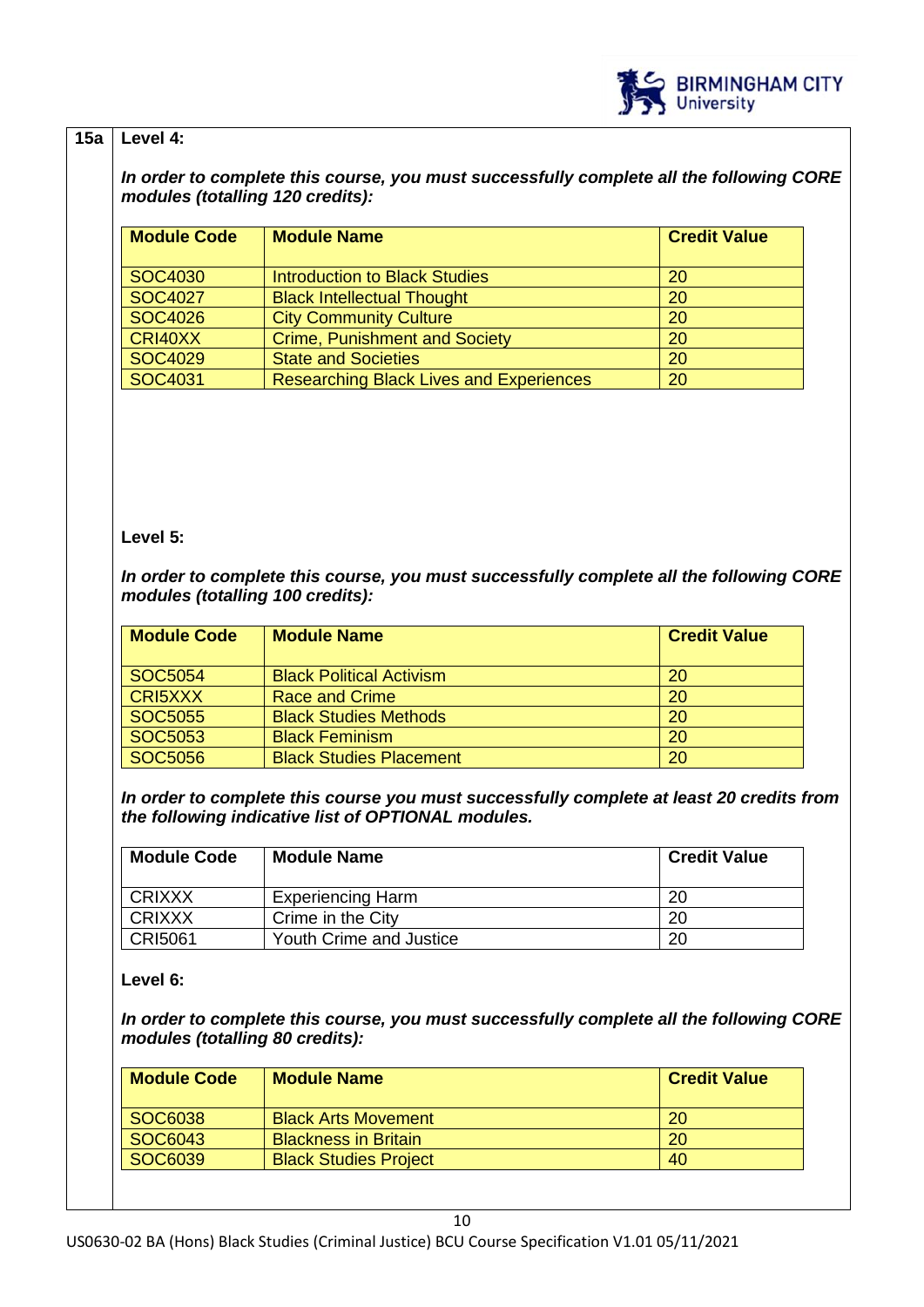

*In order to complete this course, you must successfully complete at least 40 credits from the following indicative list of OPTIONAL modules.* 

| <b>Module Code</b><br><b>Module Name</b> |                                               | <b>Credit Value</b> |  |
|------------------------------------------|-----------------------------------------------|---------------------|--|
| CRI60XX                                  | <b>Emotions in Crime and Criminal Justice</b> | 20                  |  |
| <b>CRI6068</b>                           | <b>Gender and Crime</b>                       | 20                  |  |
| <b>CRI6086</b>                           | Cybercrime                                    | 20                  |  |
| <b>CRI6090</b>                           | <b>Everyday Surveillance</b>                  | 20                  |  |
| CRI60XX                                  | Local to Global Organised Crime               | 20                  |  |
| CRI60XX                                  | <b>Hate Crime</b>                             | 20                  |  |
| CRI60XX                                  | Harms of the Powerful                         | 20                  |  |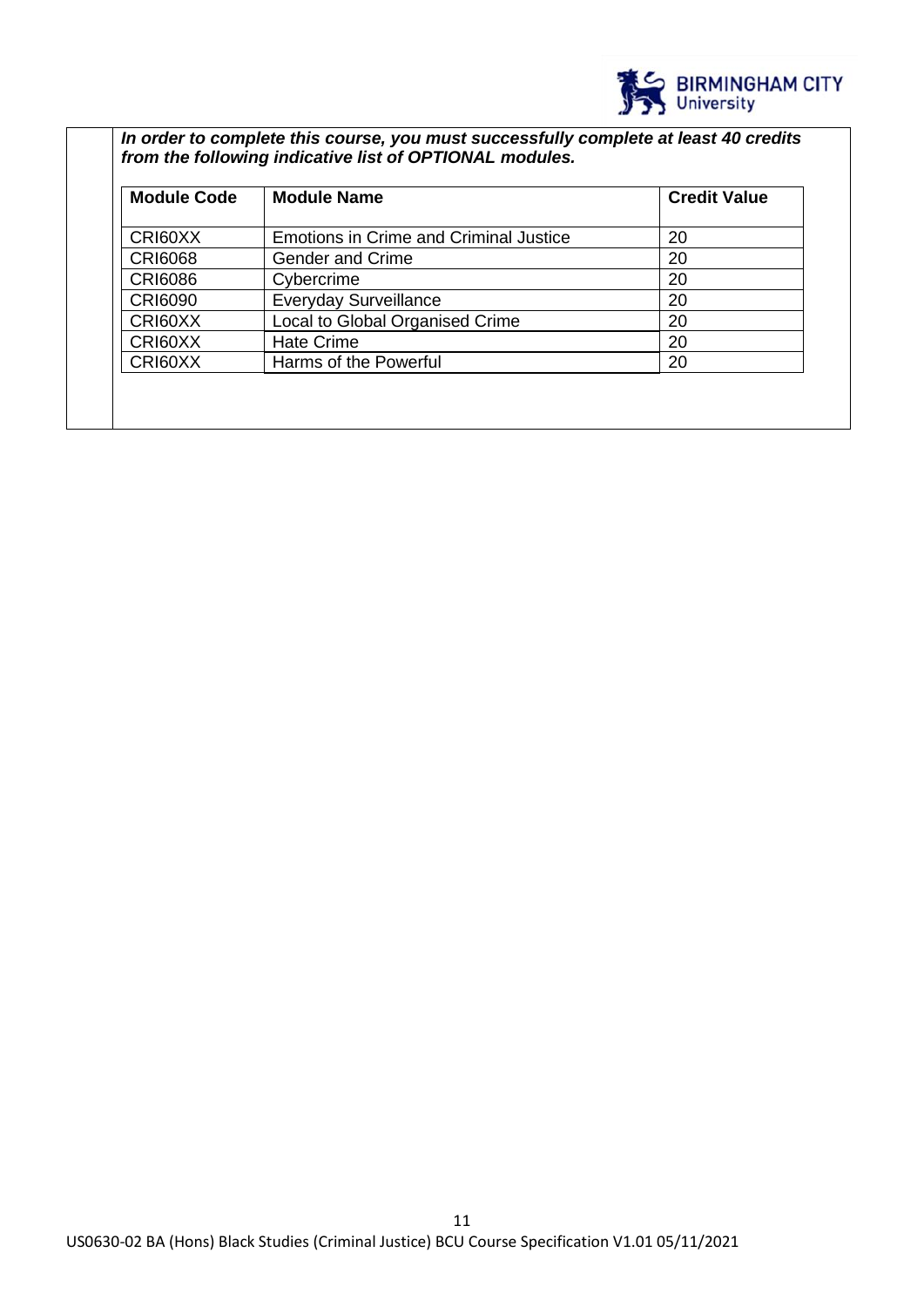

## **15b Structure Diagram**

*Please note list of optional modules is indicative only. Your choice will not be guaranteed for optional modules, but a fair and transparent process will be adopted and shared with you.*

## **Full Time Course Structure**

## **Level 4**

| <b>SEMESTER ONE</b>                                                                                                                                         | <b>SEMESTER TWO</b>                                |
|-------------------------------------------------------------------------------------------------------------------------------------------------------------|----------------------------------------------------|
| Core                                                                                                                                                        | Core                                               |
| SOC4030 Introduction to Black Studies (20<br>credits)<br>SOC4029 State and Societies (20 Credits)<br>CRI 40XX Crime, Punishment and Society (20<br>Credits) | SOC4027 Black Intellectual Thought (20 Credits)    |
|                                                                                                                                                             | SOC4031 Researching Black Lives (20 Credits)       |
|                                                                                                                                                             | SOC4026 City Community and Culture (20<br>Credits) |
|                                                                                                                                                             |                                                    |

**Level 5**

| Core                                          | Core                                         |
|-----------------------------------------------|----------------------------------------------|
| SOC5054 Black Political Activism (20 Credits) | SOC5053 Black Feminism (20 Credits)          |
| SOC5055 Black Studies Methods (20 Credits)    | SOC5056 Black Studies Placement (20 Credits) |
| Optional module                               | CRI50XX Race and Crime (20 Credits)          |
| Optional                                      |                                              |
| <b>CRIXX Experiencing Harm (20 Credits)</b>   |                                              |
| CRIXX Crime in the City (20 Credits)          |                                              |
| CRI5061 Youth Crime and Justice (20 Credits)  |                                              |

## **Level 6**

| Core                                       |                                                                                 |  |
|--------------------------------------------|---------------------------------------------------------------------------------|--|
| SOC6039 Black Studies Project (40 Credits) |                                                                                 |  |
| Core                                       | Core                                                                            |  |
| SOC6043 Blackness in Britain (20 Credits)  | SOC6038 Black Arts Movement (20 Credits)                                        |  |
|                                            |                                                                                 |  |
| Optional                                   | Optional                                                                        |  |
| Postcoloniality (20 Credits)               | SOC6036 Self, Identity & Society (20 Credits)                                   |  |
| Visual Cultures (20 Credits)               | Music & Society (20 Credits)<br>Activism, Social Movements & Social Change (20) |  |
| Global Cities (20 Credits)                 | Credits)                                                                        |  |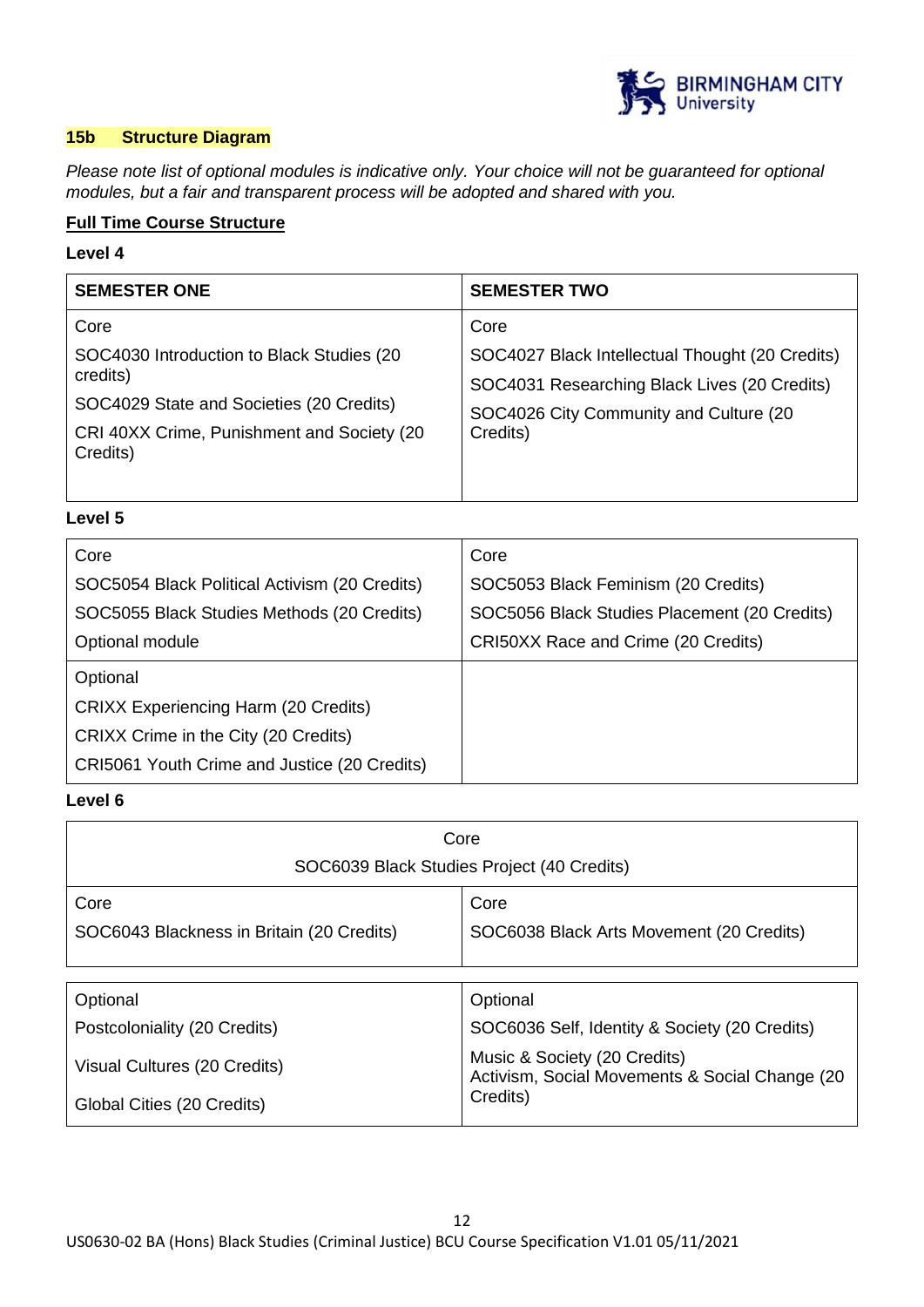

## **Part Time Course Structure**

| Semester 1<br>Year 1              |                                                                | L4 Introduction to Black<br><b>Studies</b><br>(20 credits) | L4 State and Societies (20<br>credits)          |
|-----------------------------------|----------------------------------------------------------------|------------------------------------------------------------|-------------------------------------------------|
| (60 credits)                      | L4 City Community and<br>Culture<br>Semester 2<br>(20 credits) |                                                            |                                                 |
| Year <sub>2</sub>                 | Semester 1                                                     | L4 Crime, Punishment and<br>Society<br>(20 credits)        |                                                 |
| (60 credits)                      | Semester 2                                                     | L4 Black Intellectual Thought<br>(20 credits)              | L4 Researching Black Lives<br>(20 credits)      |
| Year 3                            | Semester 1                                                     | <b>L5 Black Political Activism</b><br>(20 credits)         | <b>L5 Black Studies Methods</b><br>(20 credits) |
| (80 credits)                      | Semester 2                                                     | <b>L5 Black Feminism</b><br>(20 credits)                   | <b>L5 Optional Module</b><br>(20 credits)       |
| Year <sub>4</sub>                 | Semester 1                                                     | <b>L5 Black Studies Placement</b><br>(20 credits)          | L5 Race and Crime<br>(20 credits)               |
| (80 credits)                      | Semester 2                                                     | <b>L6 Optional Module</b><br>(20 credits)                  | <b>L6 Optional Module</b><br>(20 credits)       |
| Year <sub>5</sub><br>(80 credits) | Semester 1                                                     | L6 Black Arts Movement<br>(20 credits)                     | L6 Blackness in Britain<br>(20 credits)         |
|                                   | Semester 2                                                     | L6 Black Studies Project<br>(40 credits)                   |                                                 |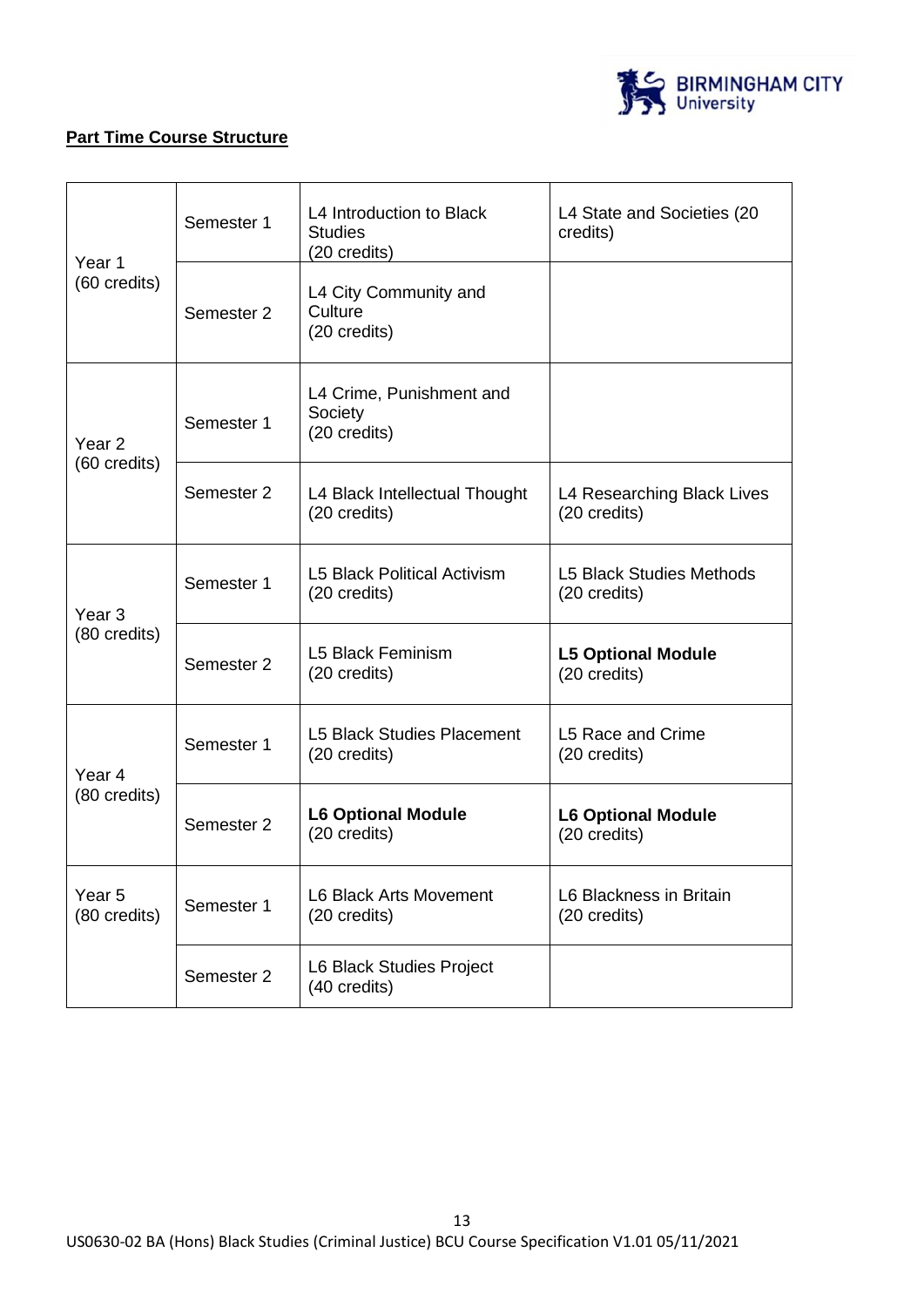

#### **16 Overall Student Workload and Balance of Assessment**

Overall student *workload* consists of class contact hours, independent learning and assessment activity, with each credit taken equating to a total study time of around 10 hours. While actual contact hours may depend on the optional modules selected, the following information gives an indication of how much time you will need to allocate to different activities at each level of the course.

- *Scheduled Learning* includes lectures, practical classes and workshops, contact time specified in timetable
- *Directed Learning* includes placements, work-based learning, external visits, on-line activity, Graduate+, peer learning
- *Private Study* includes preparation for exams

The *balance of assessment* by mode of assessment (e.g., coursework, exam and in-person) depends to some extent on the optional modules you chose. The approximate percentage of the course assessed by coursework, exam and in-person is shown below.

#### **16 Overall Student Workload and Balance of Assessment**

**Level 4**

#### **Workload**

#### **% Time spent in timetabled teaching and learning activity**

| <b>Activity</b>          | <b>Number of Hours</b> |
|--------------------------|------------------------|
| Scheduled Learning       | 216                    |
| <b>Directed Learning</b> | 254                    |
| <b>Private Study</b>     | 730                    |
| <b>Total Hours</b>       | 1200                   |

#### **Balance of Assessment**

| <b>Assessment Mode</b> | Percentage |
|------------------------|------------|
| Coursework             | 70%        |
| Exam                   |            |
| In-Person              | 30%        |

#### **Level 5**

#### **Workload**

#### **% Time spent in timetabled teaching and learning activity**

| <b>Activity</b>          | <b>Number of Hours</b> |
|--------------------------|------------------------|
| Scheduled Learning       | 216                    |
| <b>Directed Learning</b> | 205                    |
| <b>Private Study</b>     | 779                    |
| <b>Total Hours</b>       | 1200                   |

#### **Balance of Assessment**

| <b>Assessment Mode</b> | Percentage |
|------------------------|------------|
| Coursework             | 70%        |
| Exam                   |            |
| In-Person              | 30%        |